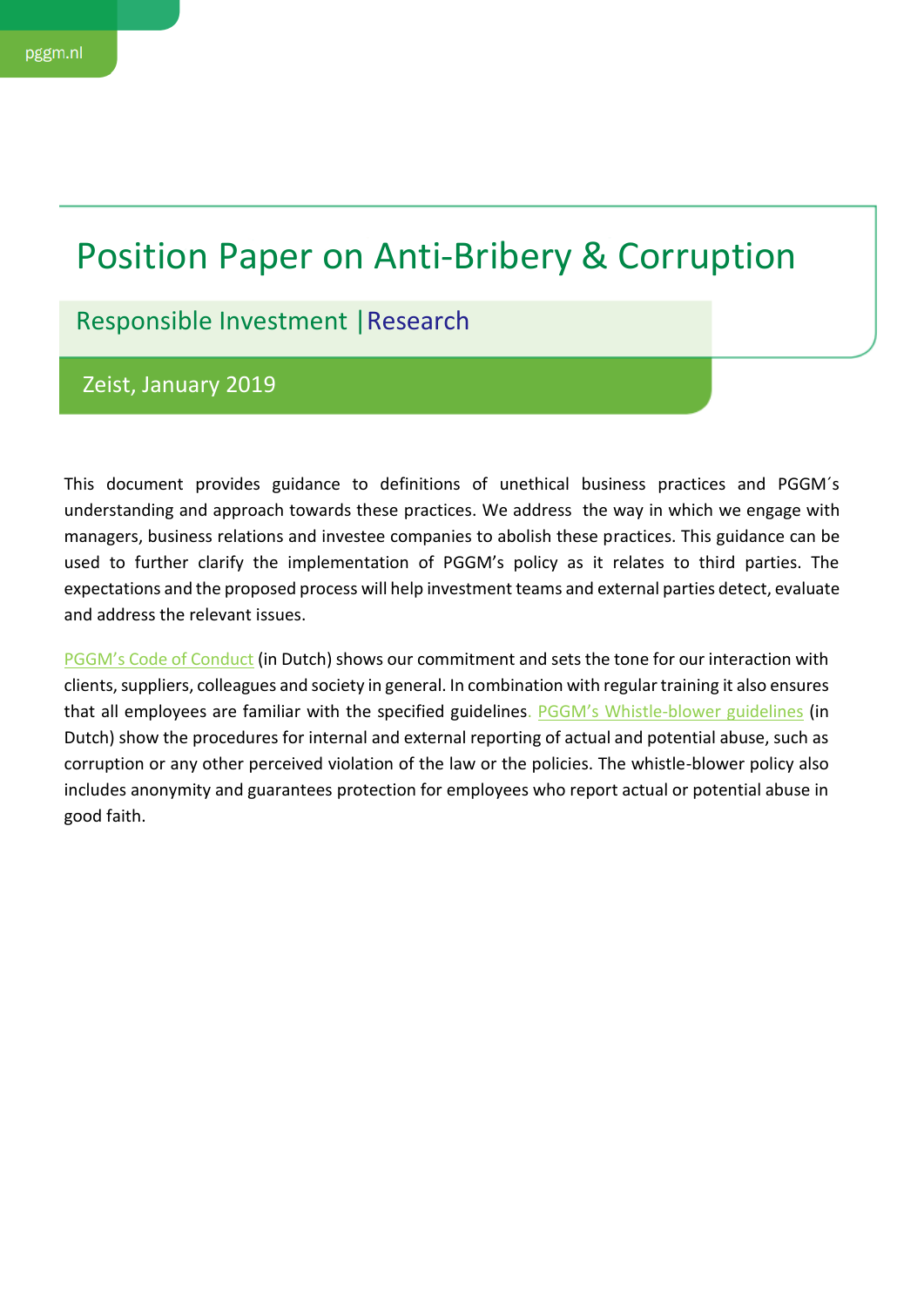# 1. Introduction 2. Definitions

As an asset manager for our clients, PGGM is exposed to different sectors and countries all over the world. Some of these countries and sectors have less stringent laws concerning corruption and even consider different types of corruption as a normal cost of doing business. In other countries and sectors corruption is a sanctioned offence. Increasingly, anti-corruption enforcement is global and sometimes has an extraterritorial reach.

Multinational companies with connections to the US and UK are growing more aware of the risks due to the enforcement of the US Foreign Corrupt Practices Act (FCPA) and the UK Bribery Act (Bribery Act). PGGM, as a responsible investor, commits to raise awareness with our counterparties to improve the standards and work against corruption in all investments.

PGGM recognizes the severe negative impacts of corruption to social and economic development. Every year the cost of corruption increases the overall cost of public services, it hurts good businesses and hinders economic development. Corruption is also detrimental to the efficiency of financial markets. By distorting competition, corruption can prevent efficient and fair pricing. The costs of doing business thus increases, reducing overall profitability.

For PGGM, as an investor, the risks of being linked to companies that are involved in forms of corruption are significant. A fund manager involved or linked to these activities can bring reputation damage to its investors. This can also become a commercial risk. When law enforcement agencies start to investigate a company that is suspected of corruption, it can be difficult to sell the company – assets can be frozen or seized and the true value of the company is likely to be uncertain as turnover and bank balances may have been artificially inflated.

There are many ways for business to engage in unethical business conduct. PGGM has zero tolerance for any form of corruption, including bribery, facilitation payments, extortion and kickbacks.

PGGM follows the guidance from relevant international institutions such as the UN Convention against Corruption (UNCAC) and the UN Global Compact with its 10th Principle. The 10th principle demands that companies not only avoid bribery, extortion and other forms of corruption, but also proactively develop policies and concrete programs to address corruption internally and within their supply chains.

# **Corruption**

PGGM accepts the definition of corruption by Transparency International as "a political, social and economic phenomenon whereby entrusted power is abused for private gain". The UN Global Compact sets the expectations of companies to work against corruption in all its forms, including extortion and bribery. Below we describe the most common forms of corruption.

#### *Bribery*

Bribery is prohibited under the OECD Anti-Bribery Convention and considered a criminal offence in almost all jurisdictions. Transparency International defines bribery as "an offer or receipt of any gift, loan, fee, reward or other advantage to or from any person as an inducement to do something which is dishonest, illegal or a breach of trust, in the conduct of the enterprise's business".

A distinction is sometimes made between bribery and facilitation payments:

o Bribery concerns substantial payments of gifts whereby governments, companies or individuals are incited to act unlawfully. So it can be towards public officials or private companies.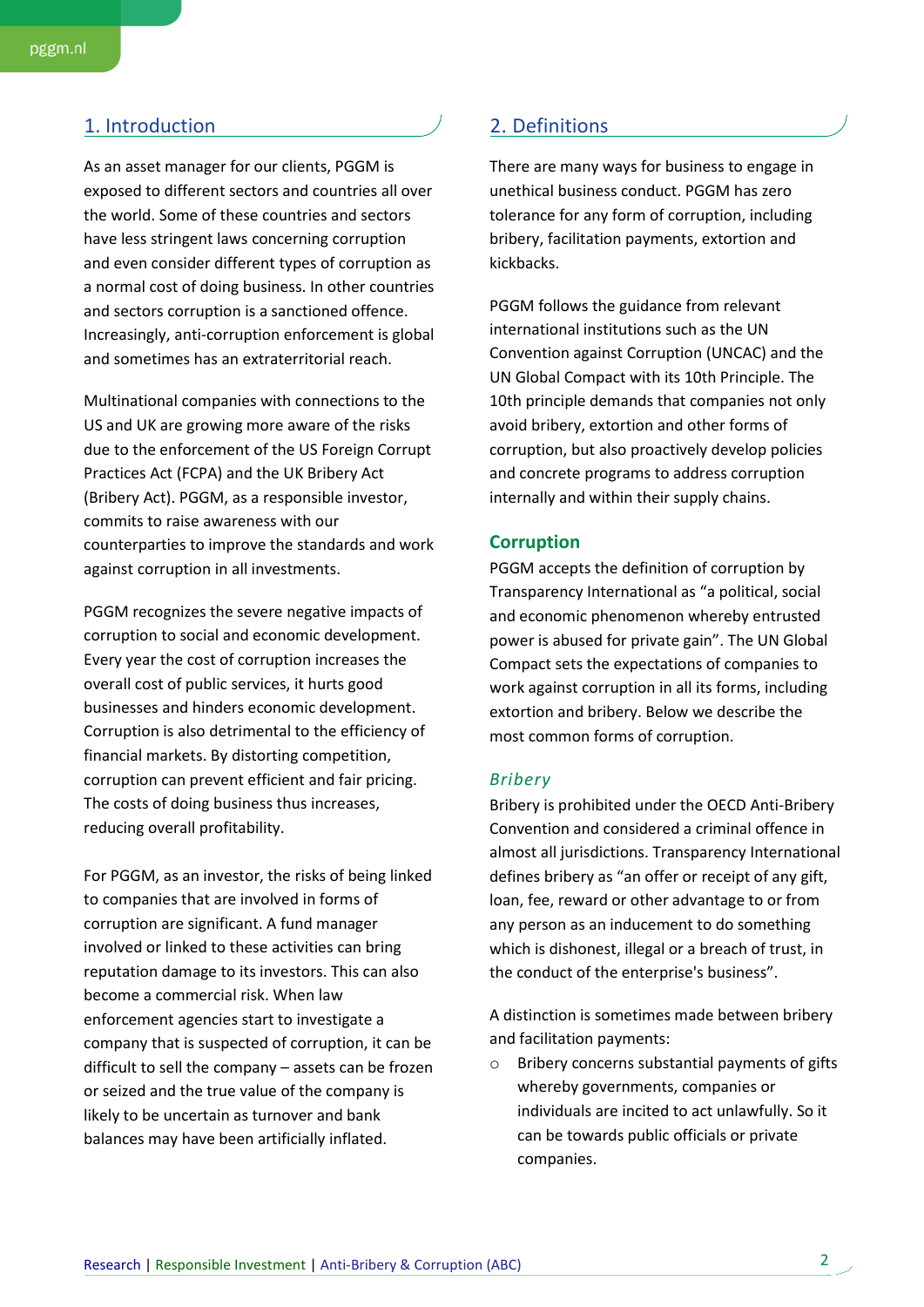o Facilitation payments, also punishable offences in the Netherlands and most countries, involve smaller sums aimed at government officials for example performing lawful acts more quickly.

# *Extortion*

Extortion, according to the OECD Guidelines for Multinational Enterprises is: "The solicitation of bribes is the act of asking or enticing another to commit bribery. It becomes extortion when the demand is accompanied by threats that endanger the personal integrity or the life of the private actors involved.".

### *Kickback*

Kickback is common in procurement processes. It is a form of a negotiated bribe which implies collusion between agents of the two parties, rather than one party extorting the bribe from the other. Here a commission is paid to the bribetaker in exchange for services rendered. An example is a vendor submitting an inflated invoice with an employee of the victim company assisting in securing payment for which the individual receives some sort of payment. These are more common in procurement processes.

# 3. Implementation

PGGM aligns with international and regional legal frameworks such as the UN Convention against Corruption and the UN Global Compact. Apart from looking at our own behaviour, as elaborated in the Code of Conduct, we also analyse the exposure and risk of unethical behaviour with third parties: companies, fund managers and other business relations we work with. The approach is different and tailored to the way of investing and the type of relationship.

We accept the definition of due diligence as described in the OECD Guidelines as an ongoing, repetitive process aimed at *identifying, assessing, mitigating and accounting* for the negative impacts coming from business relations or

portfolio companies involved in corruption. We will shortly describe the different approaches and tools we use in this process depending on the proximity to our investments and type of investing (active or passive, direct or indirect).

#### *Due diligence for passive investments*

Our listed equities and credits portfolios are largely run through external parties and are in majority index replication strategies. We call these passive investments.

PGGM screens this portfolio on a quarterly basis for severe actual negative impacts through the violations of the UN Global Compact relating to the  $10<sup>th</sup>$  principle. We engage with these companies and expect them to adopt a policy (ideally publicly available) and/or code of conduct and commit themselves to enforce and report on procedures to prevent corruption.

This means for example committing to compliance with the national laws, but also supporting (inter)national and legal frameworks. Maintaining a gift and hospitality register, reporting in annual reports and accounts and auditing is also important. Additionally we ask companies to set up whistleblowing channels where relevant and report on the efficiency of such mechanisms.

#### *Due Diligence in active, more direct investments*

PGGM's private markets and alternative investments are mostly managed by internal teams with larger ownership percentages. Here are influence is often larger than in our passive investments, even though here too we often depend on external managers and business relations.

Corruption is a material topic in the due diligence process, especially for certain industries and countries. This topic is also a part of the regular analysis performed by the risk and operational due diligence teams. Where the risk is deemed high, or where we find evidence of any wrongdoing in the past, we analyse how the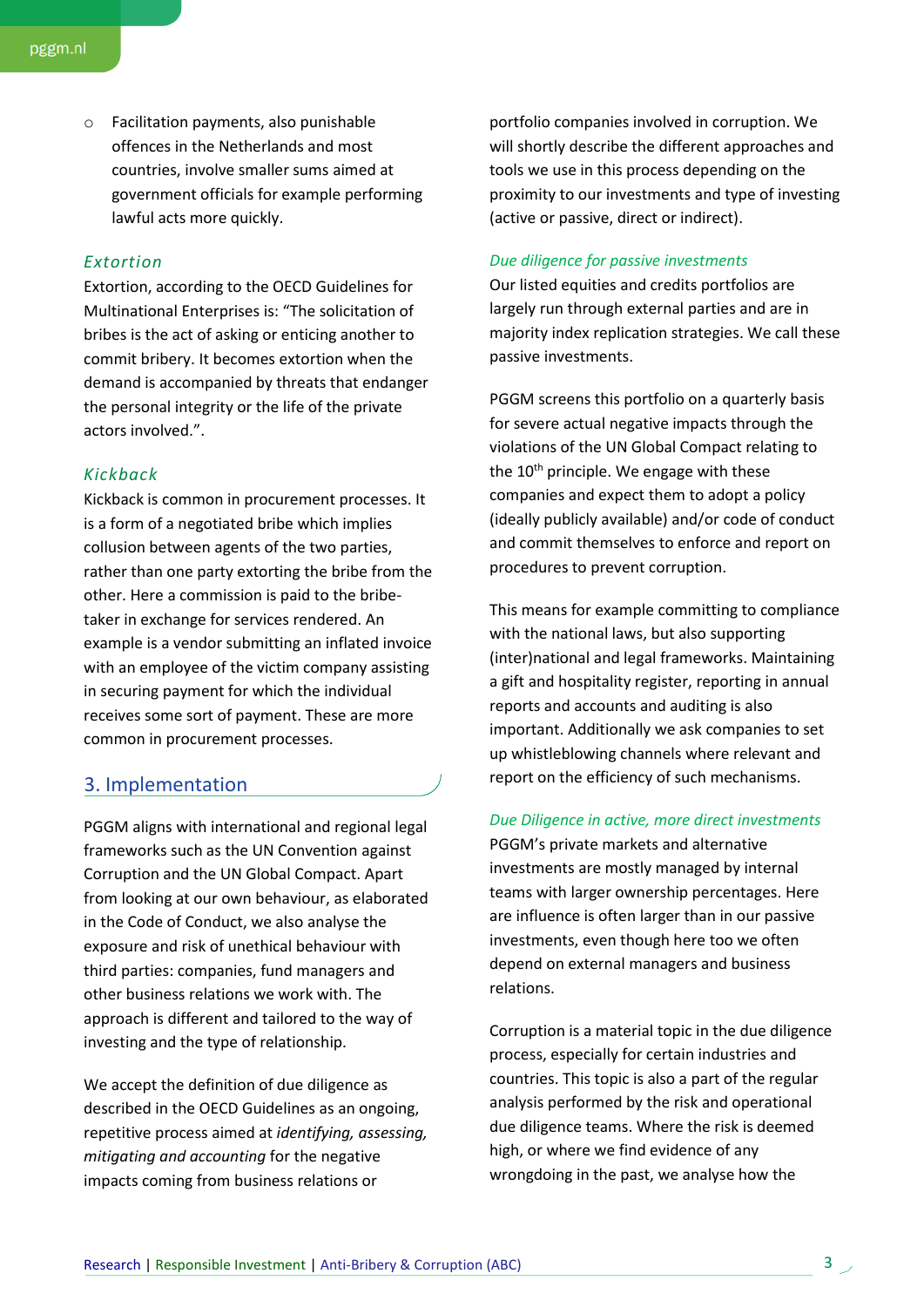company has remedied the situation and what has improved in terms of policy and management systems. We also reach out to local NGOs to find out more about the issue in question. This helps us determine if through owning the asset we could try to minimize the negative impact. The findings from due diligence are acknowledged in the asset management phase. When necessary and possible we set up an action plan to improve the policies and systems of the asset.

#### *Indirect investment and working with third parties*

For almost all our asset classes, private or public and active or passive, we work with a number of third parties: banks, asset managers, intermediaries and individuals. We use publicly available information and data providers to investigate whether parties, with which we have or wish to have an investment relationship, are or were in the past involved in corruption. This

investigation usually also extends to people directly involved with these parties, such as directors. If the results of this investigation so warrant, we refrain from entering into a relationship with these parties or terminate existing relationships.

As part of our due diligence process, we verify the existence and content of anti-corruption policies and procedures when assessing investment opportunities in companies and with fund managers – as well as the underlying companies in which they invest – by reviewing documentation and testing awareness during onsite meetings. This process is repetitive and ongoing during the invested period. We monitor reporting and visit the investee companies and other relevant third parties for monitoring and engagement.

For more information on **PGGM Investments' Responsible Investment Implementation Framework** please contact our Responsible Investment department, +31 (0)30 277 99 11, [responsibleinvestment@pggm.nl,](mailto:responsibleinvestment@pggm.nl) or visit our w[e](http://www.pggm.com/)bsite [www.pggm.com](http://www.pggm.com/)

#### **Disclaimer**

The information in this document has been compiled with care by its authors. Omissions and errors pertain to the authors. Information may change without prior notification.

> **PGGM Investments** Noordweg Noord 150 Postbus 117, 3700 AC Zeist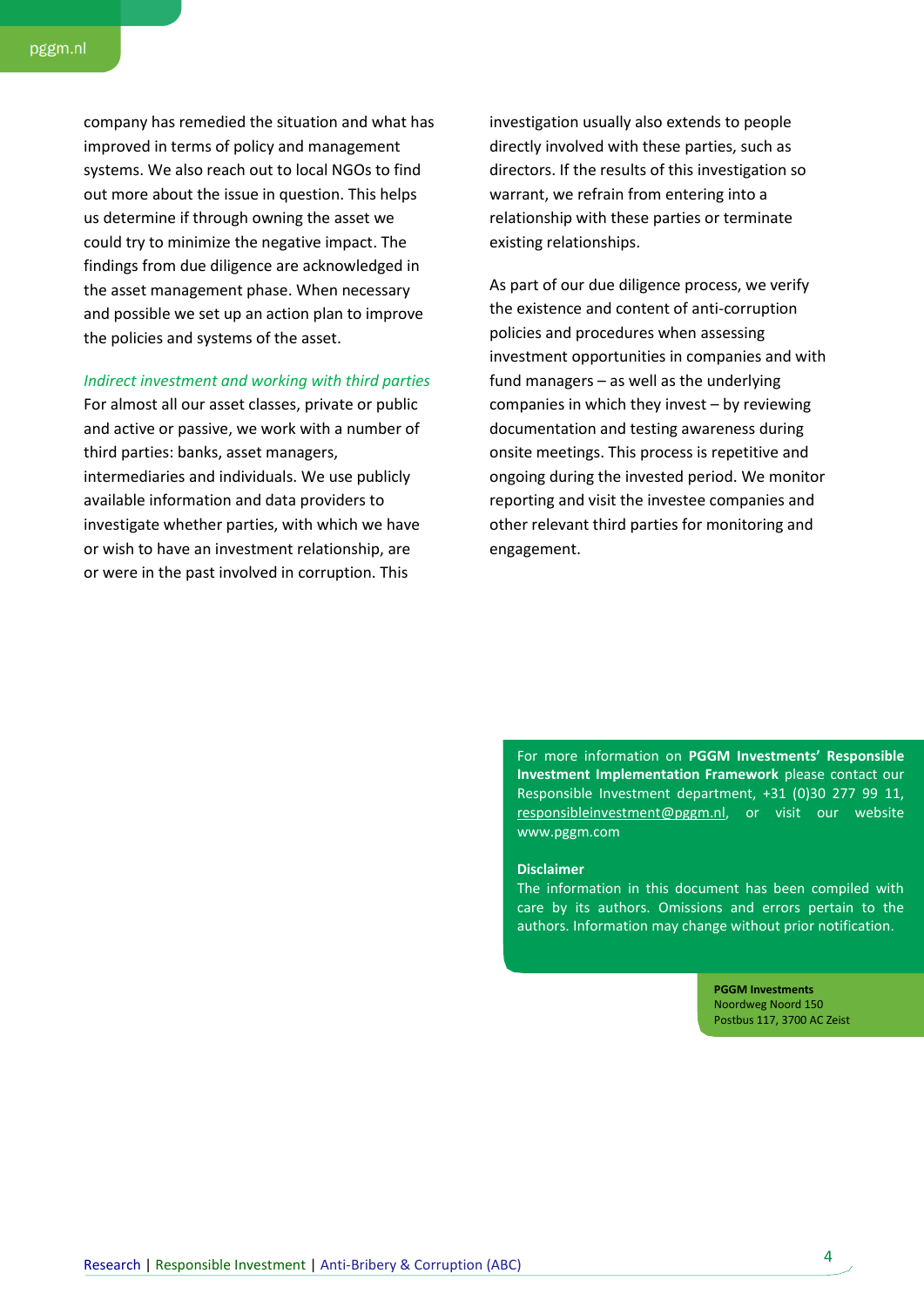# **Annex: PGGM's expectations for business partners and investee companies**

PGGM expects that its business partners and investee companies take bribery and corruption seriously and develop the necessary policies and management systems to tackle it in their work. Transparency International and other organizations provide guidance on developing a good anti-bribery and corruption systems. We expect that the business partners and companies evaluate how they can implement this guidance specific to their business.

The expectations involve five steps: Commitment, implementation (Assessment and Improvement) and monitoring (Review and Engage). We follow the guidance by Transparency International to establish our process.

#### *1. Commitment*

- Create an enabling environment and culture
	- o Establish proper tone from board and management in their statements and activities;
	- o Design remuneration and incentives so they do not reward undermining behaviour.
- Ensure proper governance and commitment
	- $\circ$  Develop and Anti-bribery commitment or a policy/a process to identify and comply with antibribery and related laws, clear assignment of responsibilities for the anti-bribery program taking into account the company's organisational structure.
- Enabling factors: Stakeholder engagement, Corporate community investment, Sustainable development, Collective action, Business systems

#### 2. Assessment

- Carry out risk assessment
	- $\circ$  Understand the range of bribery/corruption risks facing the company and deciding which are the most significant to address. Focus on the highest risks, evaluate as consistently as possible (likelihood and impact framework), repeat the process periodically.
- Understand different types of corruption bribery, kickbacks, active or passive
- Address small bribes: Assess the risks, develop policies and procedures to counter small bribes, communicate and train, address third parties and enable accounting controls to counter small bribes.

## 3. Implement and Improve

- Introduce controls and prevention
	- o Establish financial controls checks and balances, record transactions, implement audits;
	- o Set limits to gifts, hospitality and expenses training for employees;
	- o Mitigate conflicts of interest maintain a register, screen potential board members.
- Mitigate high risk activities
	- o Manage political engagement board should have oversight and CEO or senior management responsibility for political engagement as a whole. Be transparent about public policy positions, donations and lobbying activities.
	- o Avoid bribes surrounding charitable donations, community investments and sponsorships can be used as bribes.
		- o Have a strategy and ensure that all proposals fit within the strategy and the established criteria. Conduct due diligence to see if they are affiliated with public officials or existing or